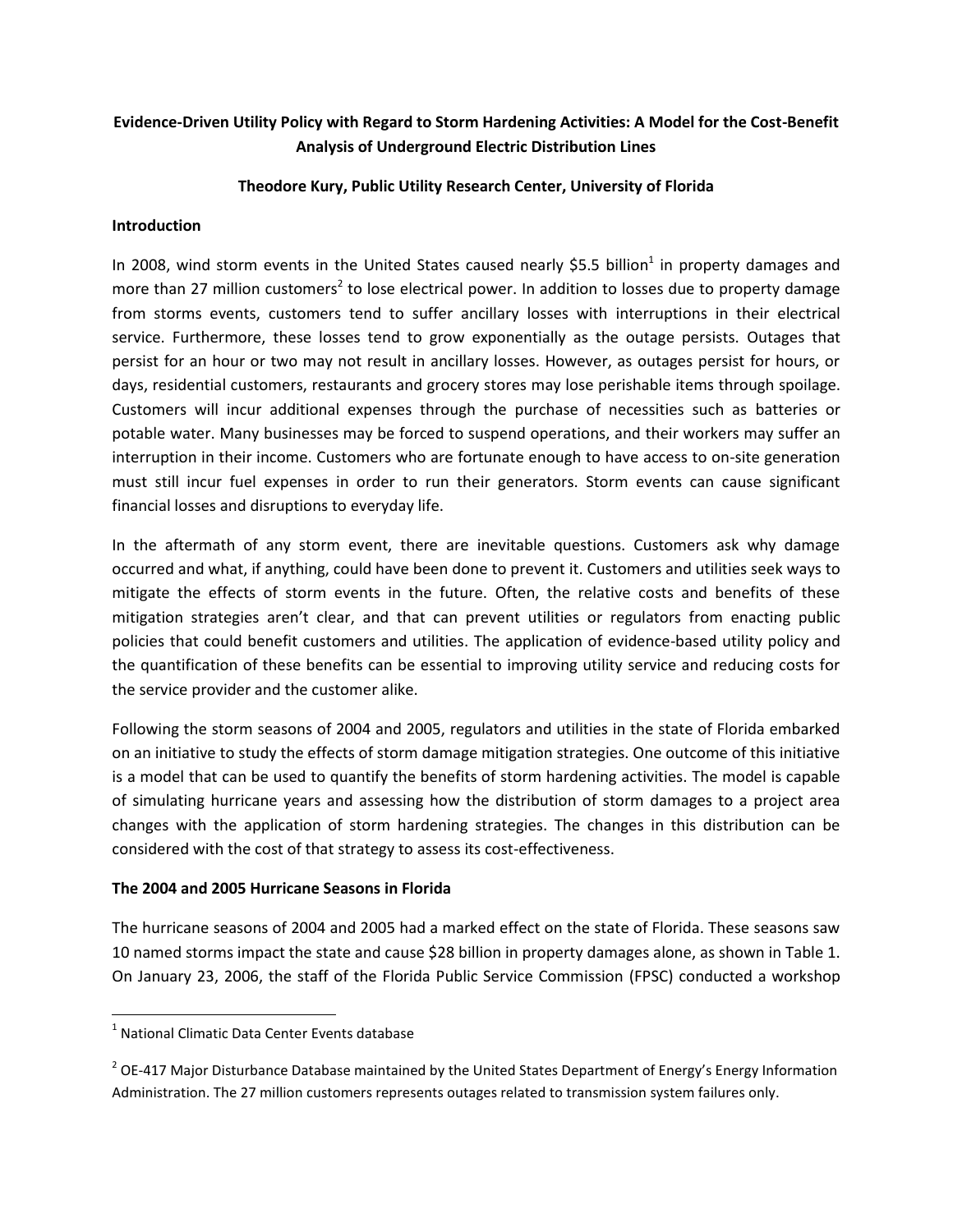with State and local government officials, independent technical experts, and representatives of the electric utilities. The purpose of this workshop was to discuss damage to electric utility facilities resulting from the recent hurricanes and to explore ways of mitigating the effects of future storm damages and customer outages.

| Year  | <b>Named</b>   | Damage $3$   |
|-------|----------------|--------------|
|       | <b>Storm</b>   | (million \$) |
|       | Bonnie         | 0.100        |
|       | Charley        | 5,533.680    |
| 2004  | <b>Frances</b> | 5,602.120    |
|       | Ivan           | 4,090.400    |
|       | Jeanne         | 840.205      |
|       | Arlene         | 3.740        |
| 2005  | Cindy          | 0.300        |
|       | Dennis         | 1,569.232    |
|       | Katrina        | 208.600      |
|       | Wilma          | 10,215.700   |
| Total |                | 28,064.077   |

**Table 1: Florida Storm Damage Costs 2004-05**

On April 25, the FPSC issued Order Number PSC-06-035 1-PAA-E1 requiring that each investor owned utility file a plan, and the associated implementation costs, for a storm preparedness program with ten initiatives:

- a three- year vegetation management cycle for distribution circuits;
- an audit of joint-use attachment agreements;
- a six-year transmission structure inspection program;
- hardening of existing transmission structures;
- a transmission and distribution geographic information system;
- post-storm data collection and forensic analysis;
- collection of detailed outage data differentiating between the reliability performance of overhead and underground systems;
- increased utility coordination with local governments;
- collaborative research on effects of hurricane winds and storm surge; and
- $\bullet$ a natural disaster preparedness and recovery program.

In their Order, the FPSC observed that:

 $\overline{\phantom{0}}$ 

"During the January 23rd staff workshop, the utilities appeared to be unaware of work being done by universities to study the effects of hurricane winds and storm surge

 $3$  National Climatic Data Center Events database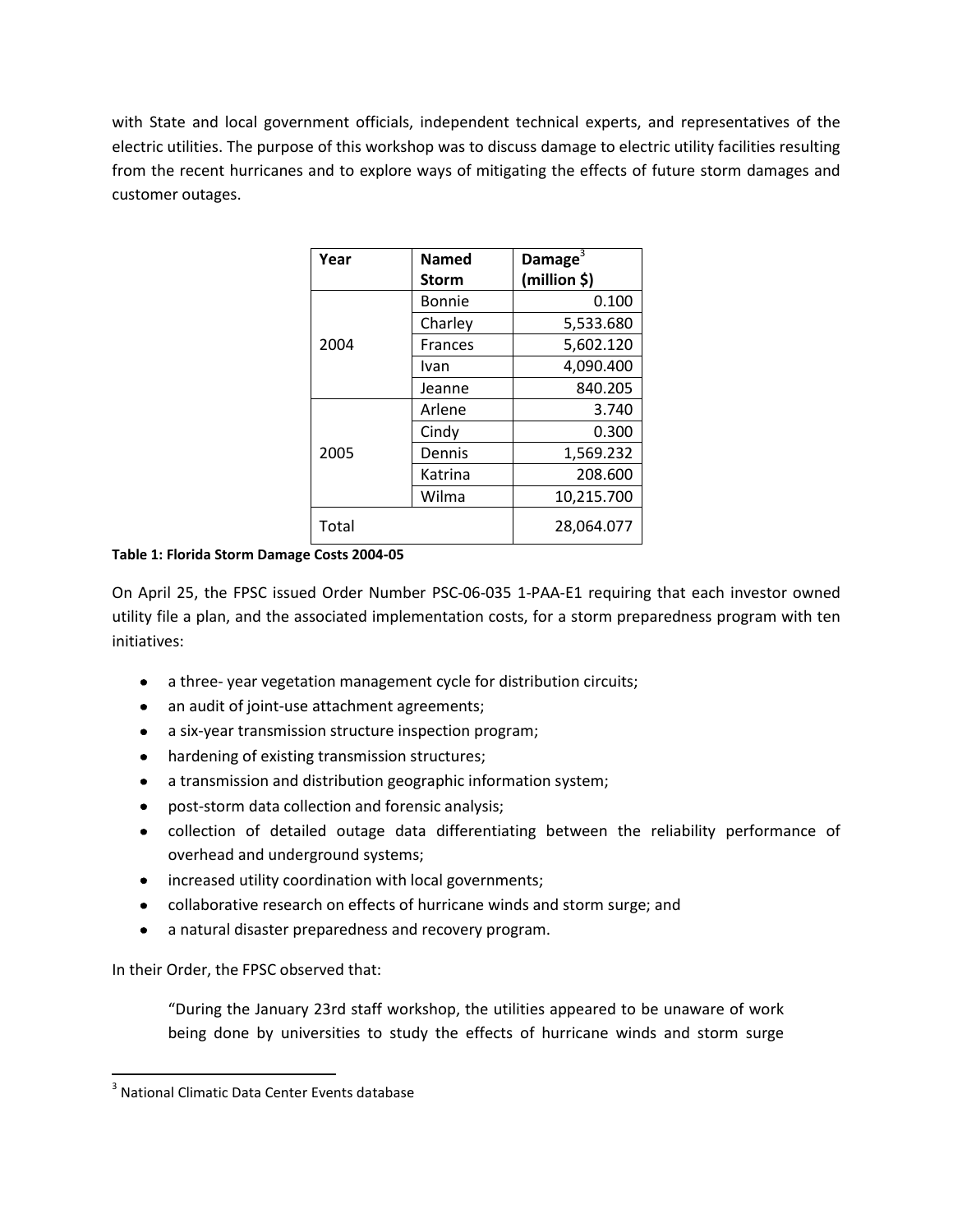within Florida. Each utility appeared engaged in independent efforts to gather its own data with little, if any, coordination of resources and information.

Florida would be better served by consolidating utility resources through a centrally coordinated research and development effort with universities as well as research organizations. The purpose of such effort would be to further the development of storm resilient electric utility infrastructure and technologies that reduce storm restoration costs and outages to customers." 4

The FPSC, therefore, recognized not only the communication gap that existed between the utilities, but also the economies of scale in collaborative research. By requiring this collaboration to capture these scale economies, the FPSC order also mitigated the free rider problem often associated with the provision of public goods.

### **The Utilities' Response**

As a result of this order, eight Florida utility sponsors, the Florida Electric Cooperative Association, the Florida Municipal Electric Association, Florida Power & Light, Florida Public Utility Company, Gulf Power, Lee County Electric Cooperative, Progress Energy Florida, and Tampa Electric Company contracted with the Public Utility Research Center at the University of Florida to begin a collaborative research effort. These utilities formed the Steering Committee for the Research in Electricity Infrastructure Hardening, and began to pursue the initiatives outlined in the FPSC Order.

 The projects initiated by this collaborative have been diverse in both their scale and their scope. The group has conducted 2 vegetation management workshops that have allowed utilities to share challenges, opportunities, and best practices in vegetation management. Vegetation management techniques are important for mitigating the effects that trees and other growth can have on overhead power lines, transformers, and other elements of the utility infrastructure. These positive effects are especially valuable during wind storms, when flying debris poses additional hazards to property. In these workshops, participants have had the opportunity to share thoughts on the frequency of tree trimming (often referred to as cycles), trimming techniques, policies to encourage public participation and cooperation in management programs, and the importance of municipal involvement at the local and state level.

The collaborative has also recognized the dearth of reliable data on wind storms and their aftermath. Through a second initiative, the group has attempted to enhance the available data for utilities in the state of Florida. Through the University of Florida's Civil and Coastal Engineering Department and Weatherflow, the collaborative has promoted the deployment of 50 high resolution wind monitoring stations, as shown in Appendix A. These stations allow for the collection of highly granular surface wind speed data, and allow researchers to construct more detailed wind maps and study the depreciation of storm events. In addition, the collaborative has established a database for the collection of post-storm

 $\overline{\phantom{0}}$ 

<sup>4</sup> FPSC Order Number PSC-06-035 1-PAA-E1, Page 9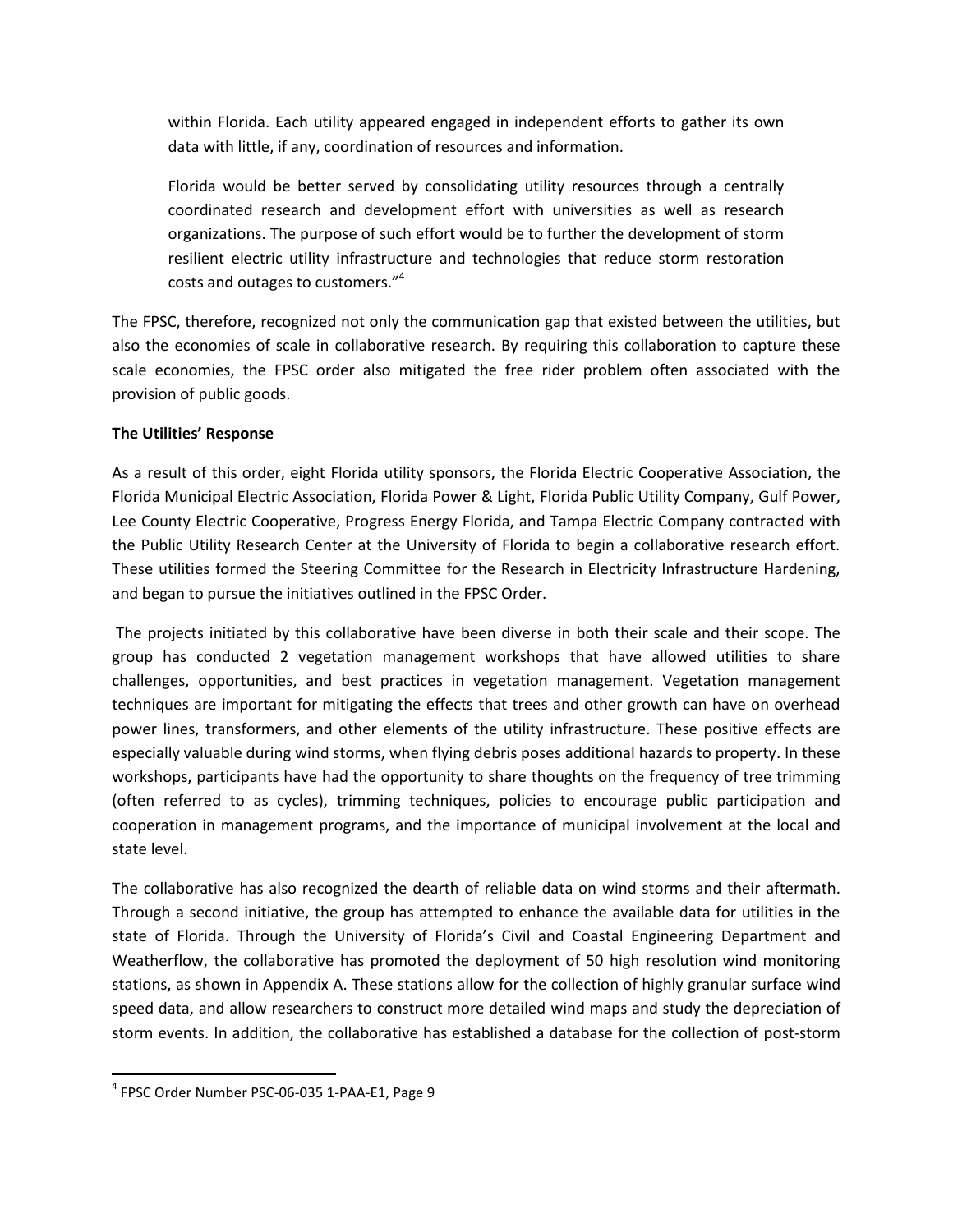forensic data. The application was built by researchers at the Public Utility Research Center in cooperation with the sponsoring utilities, and the forms used by this application are shown in Appendix B. This data will be used in conjunction with the high resolution wind data to enable utilities to build advanced empirical damage curves for utility equipment and identify areas that impose greater risks to utility property. Such areas could potentially serve as priority target areas for preventative maintenance, improving reliability of the utility system.

Perhaps the most ambitious project has been the development of a model to quantify the benefits associated with relocating overhead power lines beneath the ground. The question of whether to relocate power lines is prevalent following any wind storm that results in customer outages. Frustrated customers and municipal officials may ask why power lines can't simply be located underground, where they would be relatively safe from potential wind damage. While it is easy to understand this frustration, reason suggests that the costs and benefits of this relocation should be studied before any decision is made, and resources expended. While the costs to relocate the power lines are relatively well known, the benefits associated with this relocation are not often understood. The economic benefits of this relocation are primarily the decreased restoration costs associated with wind damage and a reduction in the ancillary customer costs associated with prolonged power outages due to wind damage. However, there are also aesthetic benefits, and the economic value of these aesthetics will vary greatly between communities. In addition, the relocation of power lines comes with costs in addition to the expense associated with the physical relocation. Relocation of the power lines makes them more susceptible to corrosive storm surge and flooding. Restricted access makes it more expensive to maintain them and to diagnose service problems. Seeking an analytical framework with which to evaluate these costs and benefits, the utilities began looking for a model that could aggregate the economic value of all of these factors. After conducting survey research to determine that a satisfactory model did not exist, the collaborative contracted with the Public Utility Research Center and Quanta Technology to begin development of such a model. Over the next 12 months, Quanta and PURC worked with the group to scope, plan, build, and parameterize a Monte Carlo simulator that could form the basis for this analytical framework. The result was an Underground Assessment Model. Since the model's initial construction, the utilities have continued to work with PURC to test, verify, and expand the model beyond its initial capability.

As a result of the testing process, the utility working group realized how difficult it was to evaluate the accuracy of damage estimates resulting from an average hurricane year, the common denominator of the simulator. Utilities tend to track damage on a per year, or a per storm, basis. An average hurricane year in the state of Florida is approximately 0.79 storms and therefore never actually occurs. As a result, the damage results coming from the initial model, while useful for performing comparative analyses, did not match up well with actual utility damage data. Therefore it was decided that the ability to simulate particular storms from history would be a valuable tool in assessing the plausibility of the damage estimates produced by the model. Therefore, PURC has added the capability to simulate historical storms, as well as the capability to conduct scenario analyses with the existing storm data. The model can therefore simulate, for example, the effects of a particular storm, such as Hurricane Andrew, on a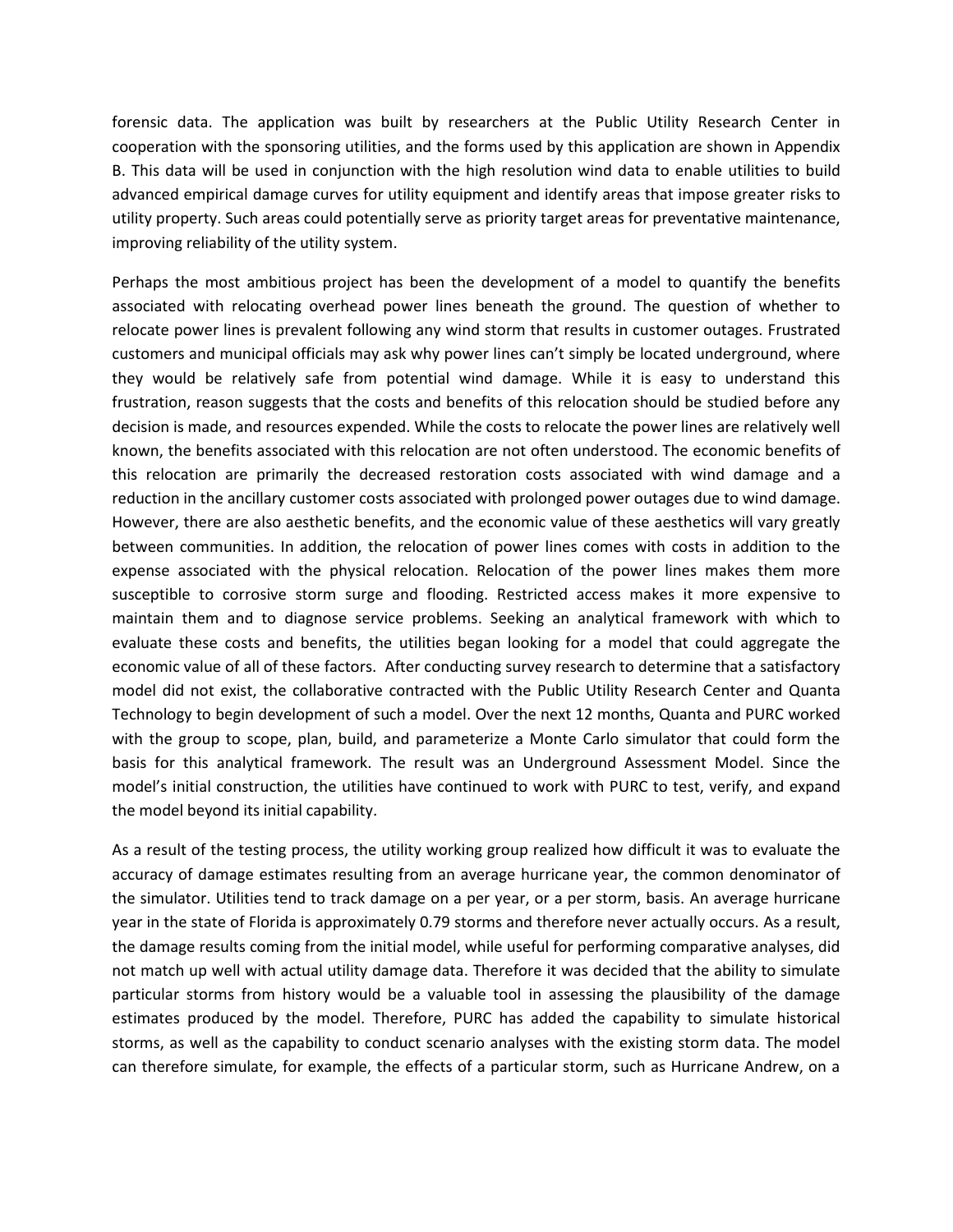particular project area. The model can also simulate the effects of a particular type of storm, such as a Category 4 hurricane, on a given area of the state.

### **The Model**

The Underground Assessment Model consists of two distinct modules. The first module is the Simulation Module. This module utilizes Monte Carlo methods to simulate a number of "hurricane-years" for the state of Florida. The second module is the Damage Module. This module uses the characteristics of the utility infrastructure project, such as its location, the number and type of utility poles, length of conductor span, and the number and type of transformers, and the results of the Simulation Module to assess the distribution of damage to the utility's infrastructure as a result of the winds, storm surge, and flooding that accompany the hurricane. The basic flowchart for the model is shown as Figure 1.



**Figure 1: Underground Assessment Model Flowchart** 

The Simulation Module simulates an entire hurricane season, spanning June 1 to November 30, for the period of one year; a so-called "hurricane-year" for the state of Florida. For each hurricane-year, the model draws, from a Poisson distribution, the number of hurricanes that make landfall in each of the four regions in Florida. As Florida is affected by, on average, 0.79 hurricanes per year, this number is frequently zero within a simulated year. Each region has a different probability of experiencing a hurricane, according to historical probabilities. The northeast region, for example, has a relatively low frequency of hurricanes, and thus has a low probability to experience one in the model. The panhandle and southeast regions, however, have a much greater chance of hurricane landfall. Once the model determines the number of hurricanes, the model randomly determines the angle of approach and the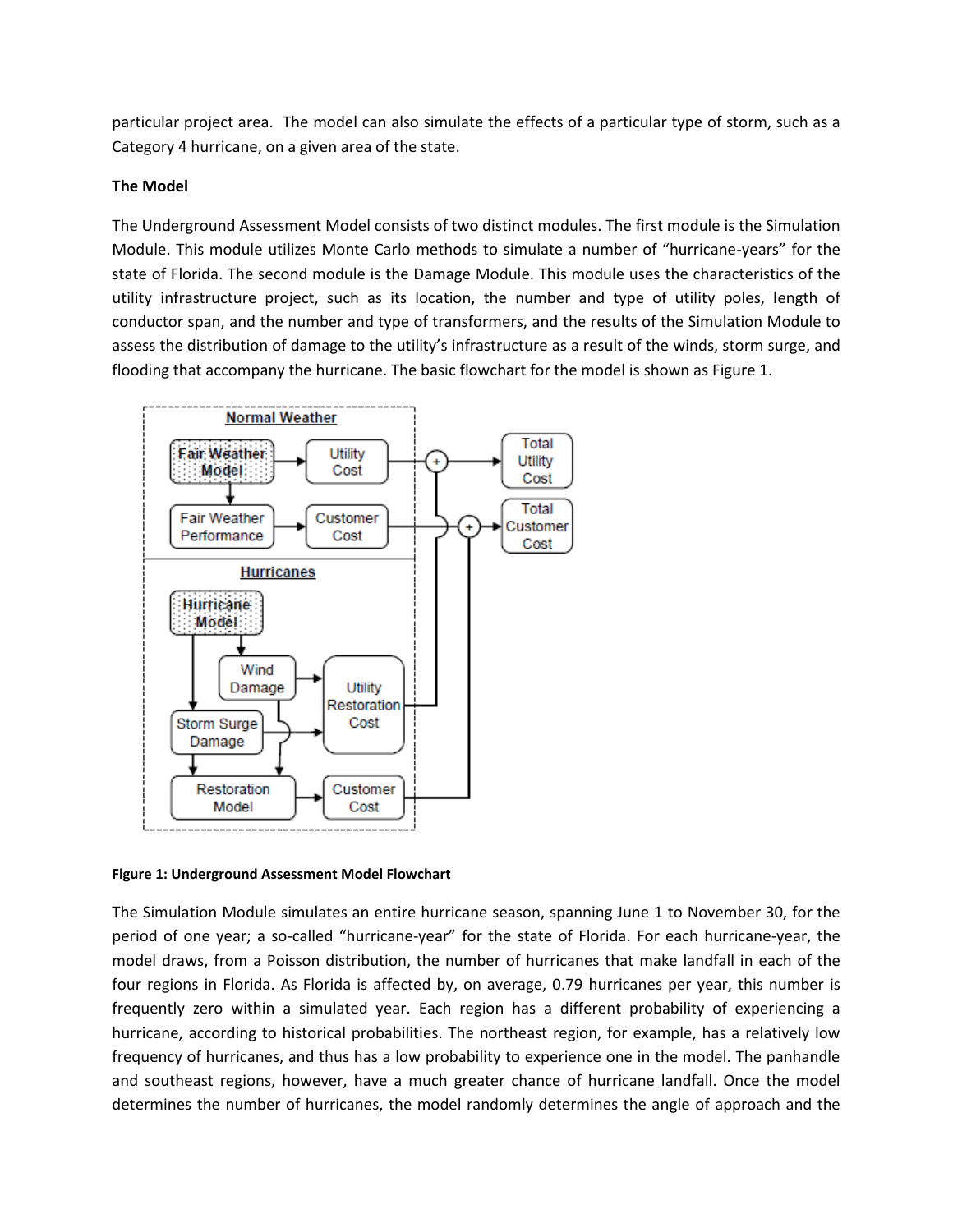longitude and latitude of landfall, as well as the strength, radius of maximum winds, speed, and rate at which the hurricane will weaken. The model then uses these characteristics of the hurricane to determine the resultant wind field for the state due to this hurricane. Figure 2 shows sample output from a simulation of 10,000 hurricane years. This graph shows the number, and severity of the hurricanes by region of the state. Note that relatively few hurricanes affect the northeast portion of the state, and that while a number of hurricanes affect the panhandle, the most severe storms affect the southern portion of Florida.



**Figure 2: Storm Frequency by Severity and Region in 10,000 Simulated Hurricane Years** 

The Damage Model of the Assessment Tool is further segmented into two Modules. The first of these Sub-Modules tabulates the normal maintenance costs associated with the utility infrastructure and the outages not related to hurricanes (the "Fair Weather Model"). The restoration and maintenance costs associated with these outages are classified as utility costs, while the customer costs of these outages and associated maintenance are classified as the customer costs. If a comparative analysis is being performed (e.g. analysis of system performance of overhead power lines as opposed to underground), then these costs and damages are calculated for each configuration of the system.

The Hurricane Sub-Module is the second part of the Damages Module. The Hurricane Sub-Module utilizes the simulated wind fields, storm surge, and information about the utility project to assess the damage as a result of each simulated storm. Damage to utility poles and spans, for example, increases exponentially as the wind speed increases. Underground power lines and pad mounted transformers can be damaged by storm surge and flooding, and this damage increases with the severity of the water incursion. The restoration costs of this damage are tabulated as the utility's costs. The customer opportunity costs associated with the time to repair these outages are tabulated as the customer costs. This damage is tabulated for each simulated hurricane-year and combined with the calculation of the Non-Storm Sub-Module to determine the probability density of the hurricane damages from the utility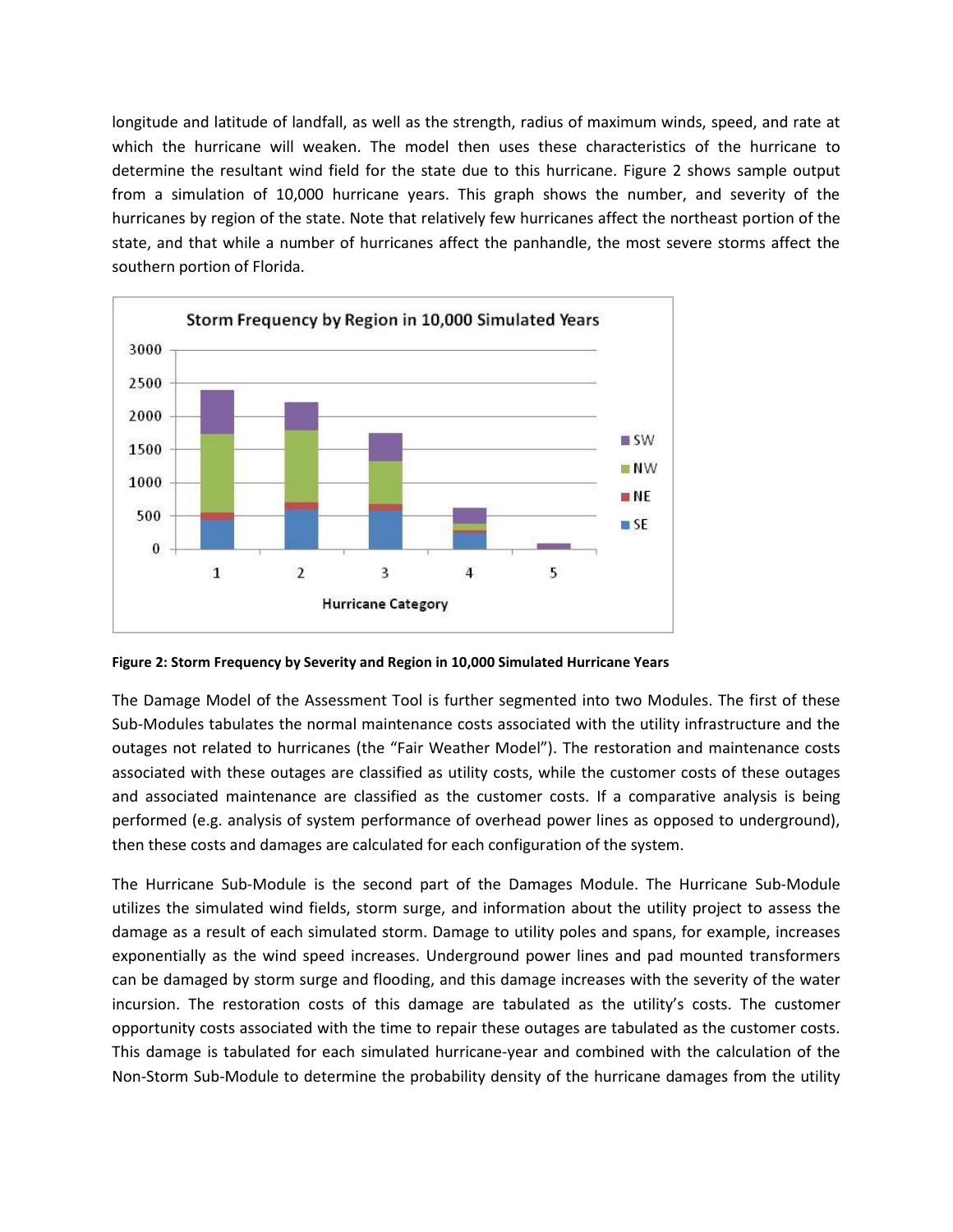and the customer point of view. We can then compare how the distribution of damages changes with the application of storm hardening activities to assess the relative efficiency of these strategies.

#### **The Costs and Benefits Associated with an Underground Project**

There are many different metrics that can be used to assess the value of an underground project to a utility. The first metric is the change in the repair costs. Storms can be expected to cause damage to the utility's system, and relocating equipment from above ground to below can affect the amount of damage and the costs to repair that damage. The second metric is the change in the utility's annual maintenance expenses. Utilities incur costs necessary to maintain their electrical system, and moving equipment can affect those costs as well. Finally, utility customers incur costs when their power is not available. Customers may incur costs in securing alternate sources of electricity and may suffer costs from the loss of food to spoilage, for example. All of these metrics are reported by the model in order to assess the value of a particular project.

| <b>Utility Annual Cost</b>       | <b>Before</b> | After        | <b>Benefit</b> |
|----------------------------------|---------------|--------------|----------------|
| Equipment O&M                    | \$65,000.00   | \$29,000.00  | \$36,000.00    |
| Other O&M                        | \$1,653.72    | \$3,564.00   | (\$1,910.28)   |
| Lost Revenue (Storm)             | \$15,011.14   | \$13,108.73  | \$1,902.41     |
| Lost Revenue (Non-Storm)         | \$6,827.06    | \$2,730.19   | \$4,096.87     |
| Repairs (Storm)                  | \$2,679.56    | \$1,653.35   | \$1,026.21     |
| Repairs (Non-Storm)              | \$14,240.00   | \$6,400.00   | \$7,840.00     |
| <b>Others</b>                    | \$0.00        | \$0.00       | \$0.00         |
| <b>Total</b>                     | \$105,411.48  | \$56,456.27  | \$48,955.21    |
|                                  |               |              |                |
| <b>Customer Opportunity Cost</b> |               |              |                |
| Storm                            | \$296,847.74  | \$259,227.06 | \$37,620.68    |
| Non-Storm                        | \$135,005.95  | \$53,989.88  | \$81,016.08    |
| Total                            | \$431,853.70  | \$313,216.93 | \$118,636.76   |
|                                  |               |              |                |
| <b>Customer Reliability</b>      |               |              |                |
| CMI (Storm)                      | 5,956,809     | 5,201,883    | 754,926        |
| CMI (Non-Storm)                  | 2,709,150     | 1,083,409    | 1,625,741      |
| Total                            | 8,665,958     | 6,285,292    | 2,380,667      |

#### **Figure 3: Sample Model Output**

Figure 3 shows the change in storm damage metrics, reported by the model, for a particular (fictional) underground project. This particular project is located in south Florida, in the Fort Lauderdale area, the electrical equipment is completely above ground, and the value of the utility equipment is roughly \$250,000. The scope of the project is to move roughly 65% of the equipment under ground. In this case, you can see that the utility has saved \$36,000 per year on equipment O&M as a result of the undergrounding project. Other O&M has increased, but Lost Revenue and Damage Repair in both Storm and Non-Storm years has decreased. Further, the Customer Minutes Interrupted has decreased, and as a result, so has the Customer Opportunity Cost, which represents the opportunity cost of power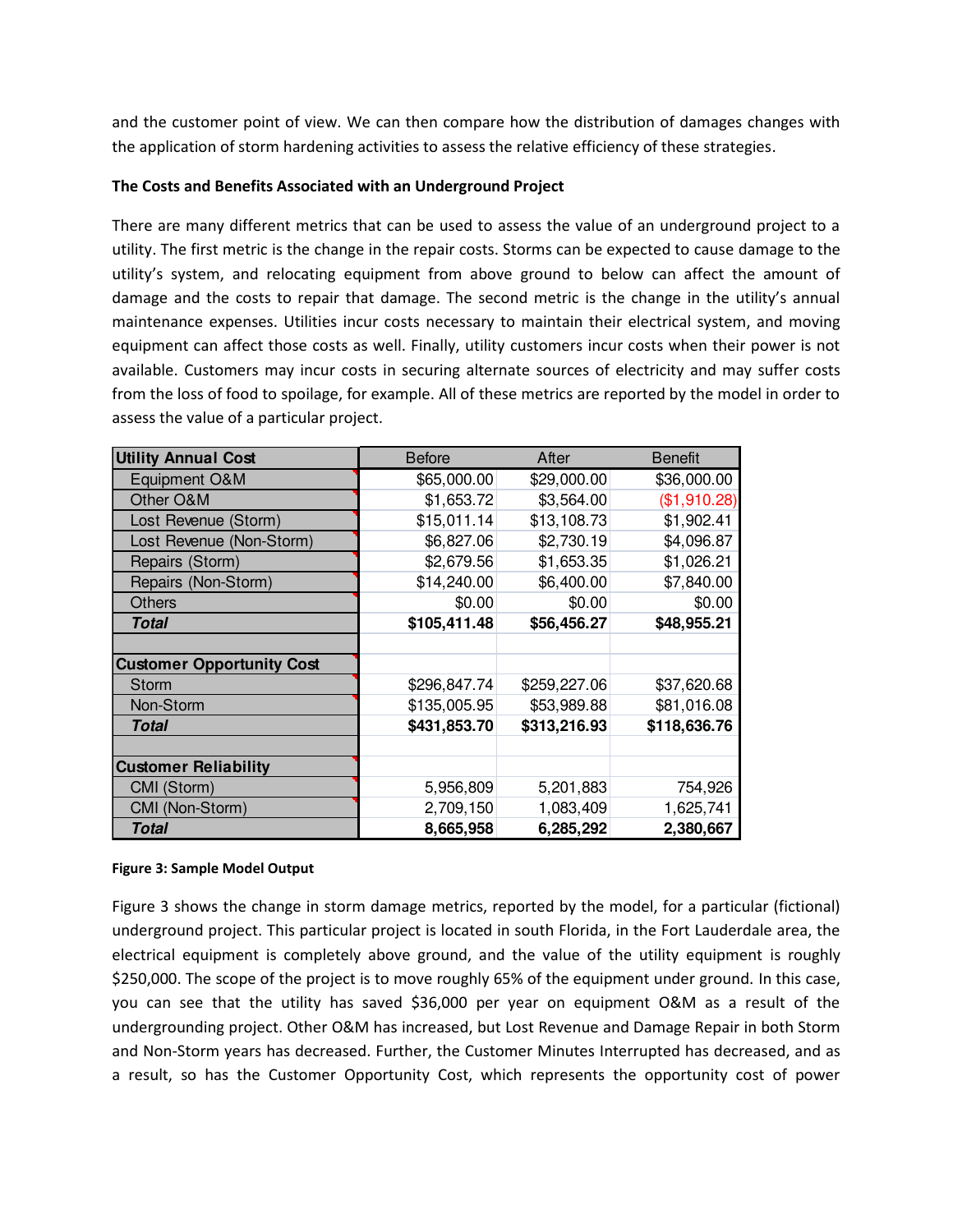outages. In the aggregate, then, the undergrounding project has saved approximately 2.3 million customer minutes and \$170,000 annually.



**Figure 4: The Effects of Underground Power Lines on Storm Damage** 

Figure 4 shows the change in the probability of storm damage, given that a storm has hit, for the underground project. Note that the horizontal axis is presented on a logarithmic scale. Over the course of 10,000 simulated hurricane years, roughly 1,780 storms hit this particular project area. In any year, then, in which a storm did not affect the project area, there was no difference in the amount of damage incurred with or without the underground project. Both damage amounts were zero. As a result, if we were to look at the average amount of storm damage incurred in this project area before the undergrounding, it is roughly \$2700, or just over 1% of the total equipment value. This is the weighted average of the \$16,000 worth of damage incurred when a storm hits, and zero damage when it does not. After the underground measures have been implemented, the average amount of storm damage suffered by this area is approximately \$1700. This is the weighted average of the \$10,000 worth of damage incurred when a storm hits, and zero damage when it does not. The average damage when a storm hits has dropped from \$16,000 to \$10,000, and this is amount reflected in the shift from the blue line to the red one.

In terms of expected value, then, this particular underground project saves an average of \$1000 per year. This distribution is heavily skewed, however, in that there is no effect in most years, i.e. the years where no hurricane hits the area. However, the utility, customers, and regulators may be interested in more than just the expected amount. As we have already seen, if a storm does actually hit the area, then the project saves \$6000 in restoration costs. This might be seen as a relevant benefit to the system. Further, in the instances where the most severe storms hit, the effect is even greater. We can examine the damage that results at the  $95<sup>th</sup>$  percentile, that is, the amount of damage that is exceeded 1 time in 20 storms. At the 95<sup>th</sup> percentile, the storm damage before the underground project is \$67,000. After the underground project, it is \$42,000. Therefore, when the most severe storms hit, the damage is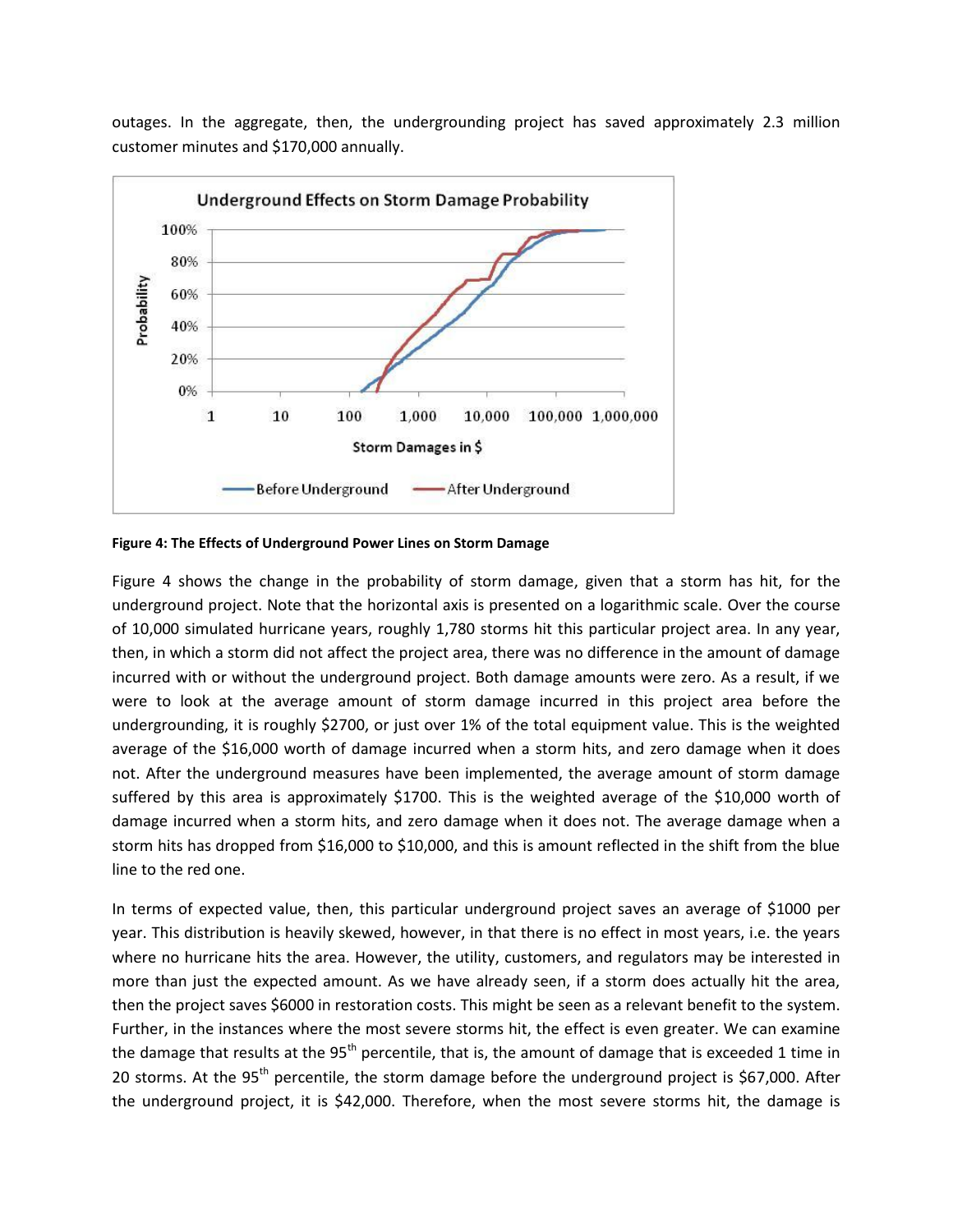reduced by \$24,000. A planner, therefore, might be interested in more than just the expected damage when determining whether an underground project should be implemented. The cost, of course, is also an important component of the decision, but generally easier to quantify. The decision to whether to implement the above project will change depending on whether the cost is \$1000 or \$100,000. But cost or benefit alone are only parts of the story. The decision ultimately depends on both.

The model can also be used to help to clarify the context of a given project. It is nearly impossible to universally characterize storm hardening activities as a 'good' or 'bad' idea. The context of the project is critical in any cost benefit analysis. We assumed that the above (hypothetical) project was located in southeast Florida, in the Fort Lauderdale area. We can take this same project and simulate the effects of undergrounding if this project was implemented in other regions of Florida, and observe how the benefits associated with the project change. As shown in Figure 2, the types and magnitude of hurricanes will vary depending on the area of the state. As a result, the benefits of hardening projects will vary as well. These simulations were conducted assuming that the project is located in Pensacola, Jacksonville, and Naples as well, and we have summarized the results of these simulations in Table 2.

| <b>Region</b>                            | Southeast (Ft. | <b>Northeast</b> | Southwest | <b>Northwest</b> |
|------------------------------------------|----------------|------------------|-----------|------------------|
|                                          | Lauderdale)    | (Jacksonville)   | (Naples)  | (Pensacola)      |
| Storms Affecting Project Area            | 1,778          | 806              | 427       | 896              |
| in 10,000 Hurricane Years                |                |                  |           |                  |
| Annual<br>Damage<br>Average              | \$2,700        | \$900            | \$1,000   | \$2,500          |
| before Hardening                         |                |                  |           |                  |
| Average Annual Damage after              | \$1,700        | \$600            | \$600     | \$1,700          |
| Hardening                                |                |                  |           |                  |
| Average Storm Damage before              | \$16,000       | \$12,000         | \$23,000  | \$29,000         |
| Hardening                                |                |                  |           |                  |
| Average Storm Damage after               | \$10,000       | \$8,000          | \$14,000  | \$19,000         |
| Hardening                                |                |                  |           |                  |
| 95 <sup>th</sup> Percentile Storm Damage | \$67,000       | \$57,000         | \$96,000  | \$85,000         |
| before Hardening                         |                |                  |           |                  |
| 95 <sup>th</sup> percentile Storm Damage | \$42,000       | \$38,000         | \$64,000  | \$60,000         |
| after Hardening                          |                |                  |           |                  |

**Table 2: Comparison of Storm Damage Results** 

If the absolute values of these damage estimates do not seem significant, consider that this project area contains only \$250,000 in utility equipment, so during one storm in 20, nearly 40% of the utility equipment is damaged in the Naples area, before the storm hardening project is implemented. Note the significant variation in the effects of this project, depending on where it is located. The largest average damage occurs in the Fort Lauderdale area, where more storms affect the area. However, the most severe storms affected the Naples and Pensacola areas, so the damage when a storm actually hits are higher there. Also note that while 800 storms affected the Jacksonville area, most of them were storms that made landfall on the Gulf Coast of Florida and then traveled across the state, so that by the time they get to Jacksonville, they are considerably weaker. This can be seen in the lower storm damage amounts for this area.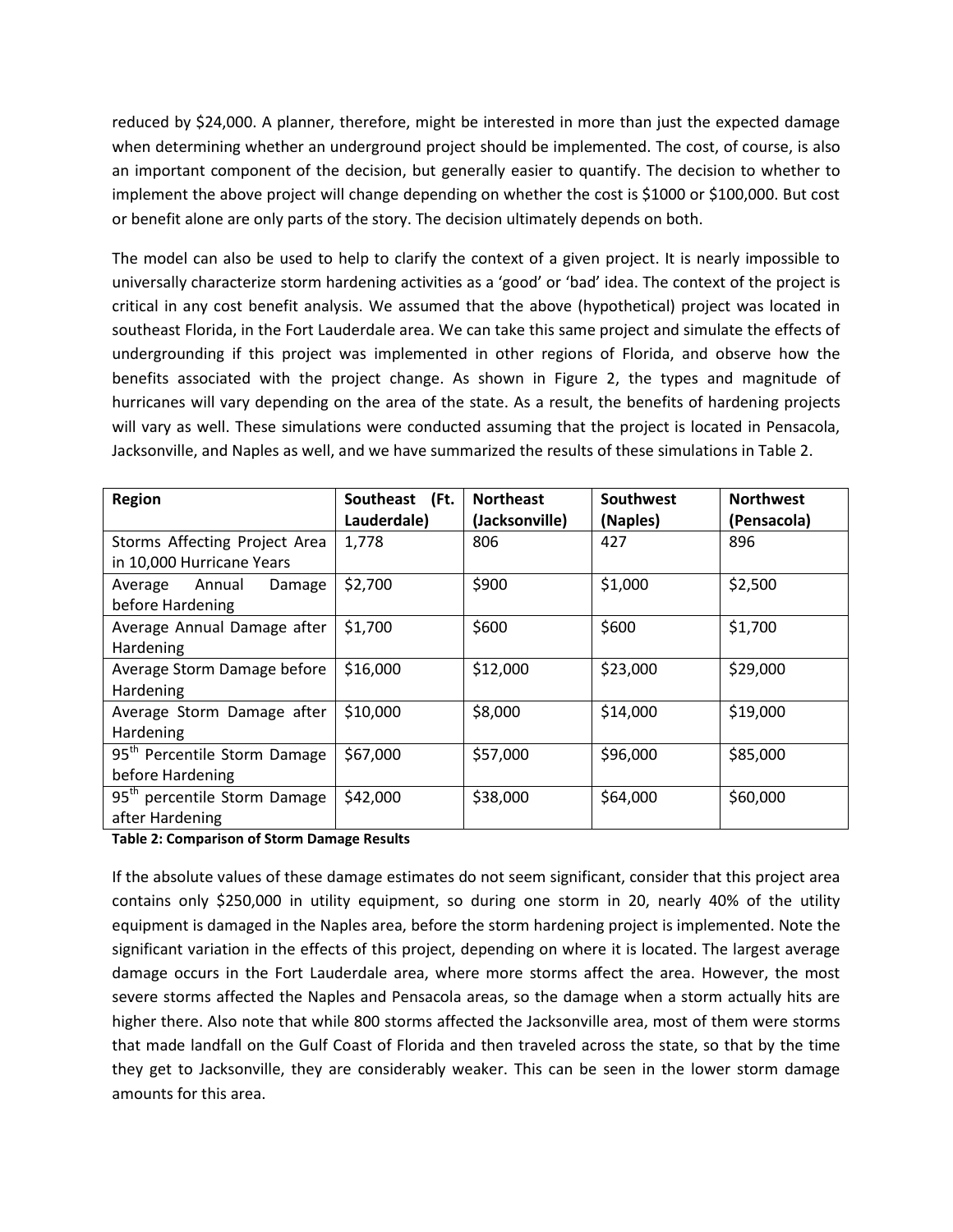#### **Conclusion**

The damage that affects utility infrastructure after a hurricane causes emotional reactions in operators, customers, politicians, and regulators alike. It is quite reasonable to look back at a severe storm event and its aftermath and ask if anything can be done to mitigate the damage. However, it is just as important to make informed decisions of what can be done, and to ask the question whether something should be done. The leadership shown by regulators in Florida in addressing these questions led to a cooperative effort among electric utilities in the state. This effort brought practitioners, academics, and policymakers together to address the issue for the betterment of consumers and utilities alike.

The effort led to a number of programs, including workshops in vegetation management and the establishment of a database that can be used to collect storm damage data in great detail. It also led to the development of a simulation tool that could be used to assess the costs and benefits of storm hardening activities, including the underground placement of electric distribution lines. In the case of enhancements to the infrastructure of the utility to mitigate storm damage, the costs are often straight forward. The benefits, however, may be more difficult to quantify, and require detailed analysis. Moreover, it is difficult, if not impossible, to universally declare the relocation of distribution lines below ground as 'good' or 'bad'. There are many factors such as the frequency and magnitude of the storms that affect the area, the degree to which the geography is susceptible to storm surge and flooding, and the characteristics of the surrounding landscape that have a profound impact on the efficacy of the project. In this paper, we have described some of the efforts to quantify the benefits of changes to utility infrastructure, in the hope that these models will allow utilities, customers, and regulators to make more informed decisions in the question of how to allocate scarce resources to provide the greatest benefit.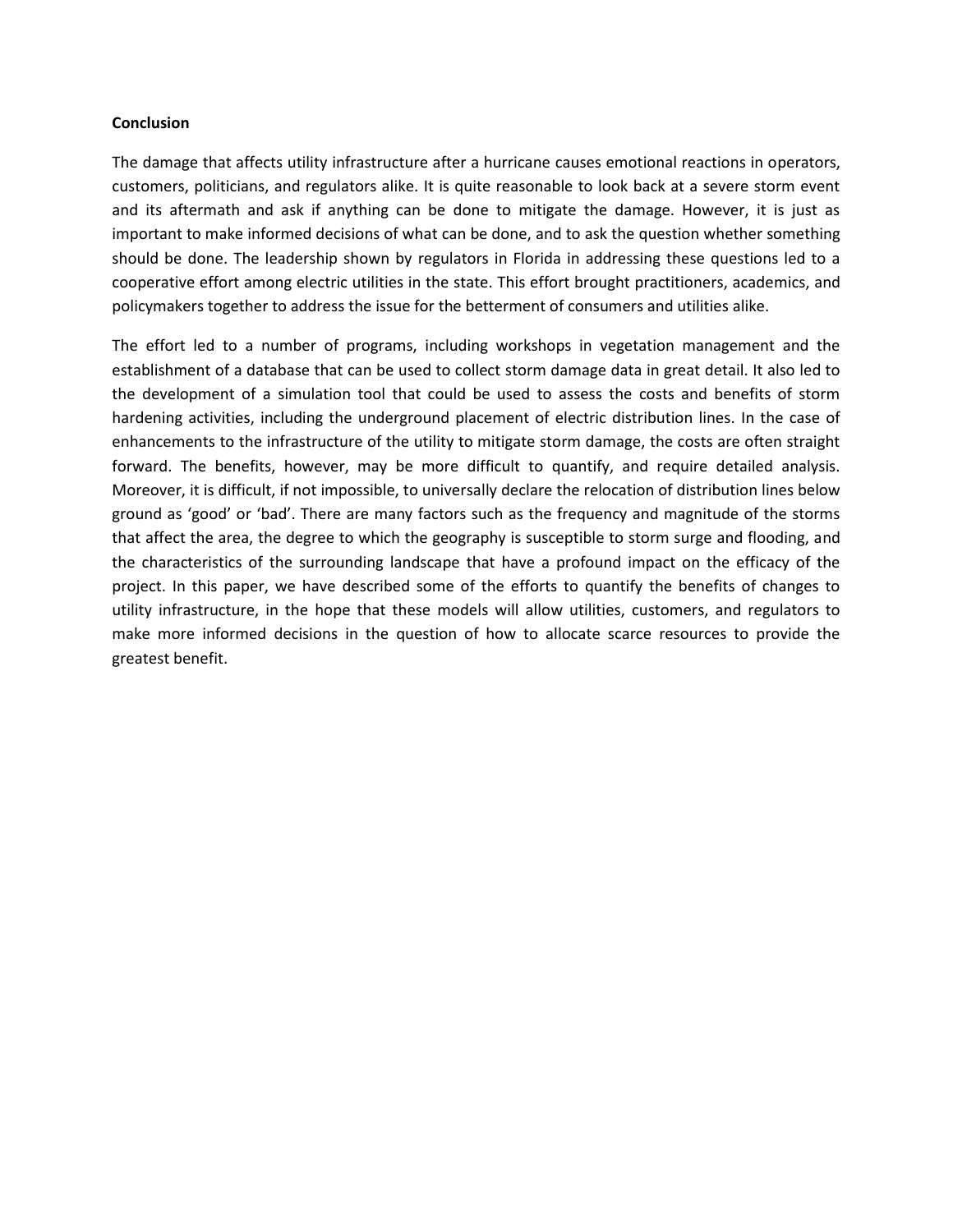

# **Appendix A – Wind Monitoring Stations in Florida**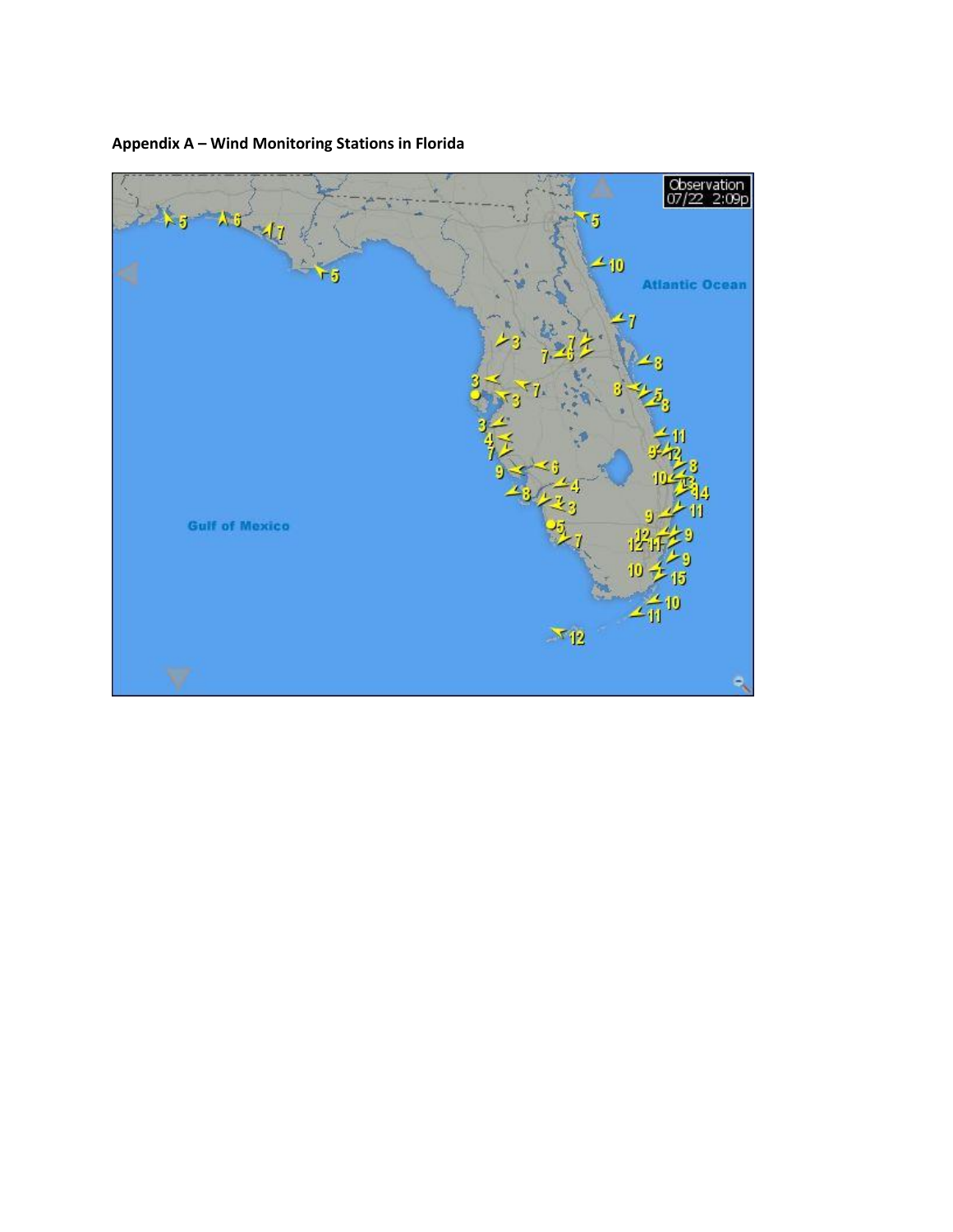# **Appendix B – Sample Data Forms for Storm Damage Database**

|                                 | <b>Information on Location</b> |
|---------------------------------|--------------------------------|
| A. Location of Observation:     |                                |
| Overhead or underground?        | Select One<br>v                |
| Latitude in decimal degrees:    |                                |
| Longitude in decimal degrees:   |                                |
|                                 |                                |
| <b>B. Soil Type:</b><br>Unknown | ×                              |
| <b>C. Surface Grade:</b>        | <b>Unknown</b><br>$\checkmark$ |
|                                 |                                |
| D. Topology:                    | Unknown<br>$\checkmark$        |
| E. Flood Zone:                  | Unknown<br>$\checkmark$        |
|                                 |                                |
| <b>F. Exposure Level:</b>       | Unknown<br>$\checkmark$        |
|                                 |                                |
| G. Attach pictures/video:       | Unknown<br>$\checkmark$        |
|                                 |                                |
| H. Tree density:                | Unknown<br>$\checkmark$        |
|                                 |                                |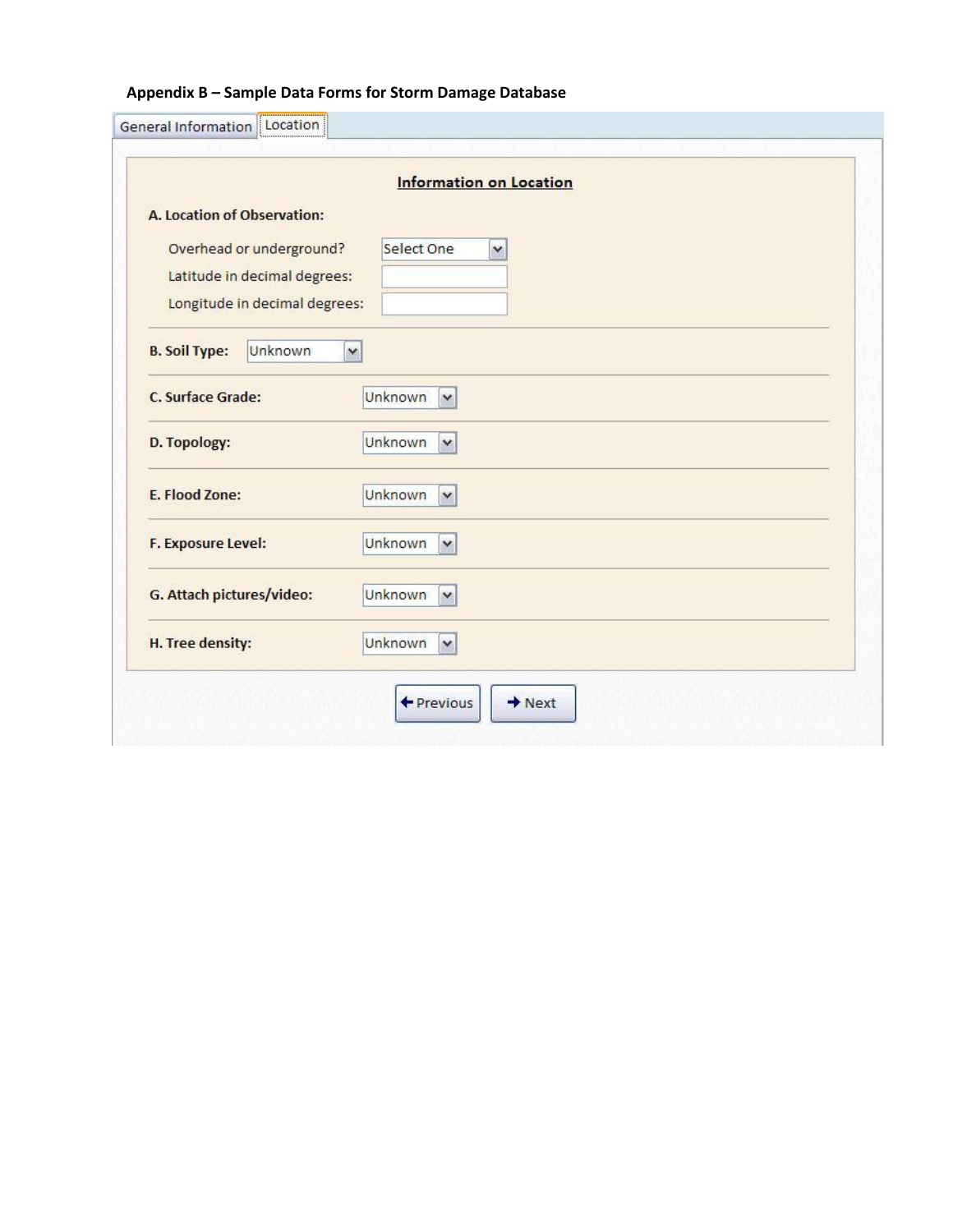| <b>Utility Name:</b><br><b>Date of Data Gathering:</b><br>$\frac{1}{2}$                                         | Select One                 |                                         | v |  |
|-----------------------------------------------------------------------------------------------------------------|----------------------------|-----------------------------------------|---|--|
|                                                                                                                 | <b>Storm Information</b>   |                                         |   |  |
| A. Storm Name:                                                                                                  |                            |                                         |   |  |
| B. Wind Information (Note: Provide these data if known. They will be updated with later meteorlogical analysis) |                            |                                         |   |  |
| 1. Predominant Wind Direction: Unknown                                                                          | v                          |                                         |   |  |
| 2. Intensity (mph):                                                                                             | Unknown<br>$\checkmark$    |                                         |   |  |
| 3. Tornadoes:                                                                                                   | Unknown<br>$\checkmark$    |                                         |   |  |
| C. Rain (Note: Provide these data if known. They will be updated with later meteorlogical analysis)             |                            |                                         |   |  |
| 1. Amount (inches): Unknown                                                                                     |                            |                                         |   |  |
| 2. Duration (hours): Unknown                                                                                    |                            |                                         |   |  |
| 2. Peak 3-second gust open exposure (mph):<br>3. Peak 3-second gust actual terrain (mph):                       |                            | Unknown<br>v<br>Unknown<br>$\checkmark$ |   |  |
|                                                                                                                 | <b>General Information</b> |                                         |   |  |
| A. General info regarding type of construction:                                                                 |                            |                                         |   |  |
| <b>B. Nature of failure:</b>                                                                                    |                            |                                         |   |  |
|                                                                                                                 |                            |                                         |   |  |
| C. Non-utility damage observed in area:                                                                         |                            |                                         |   |  |
|                                                                                                                 |                            |                                         |   |  |
|                                                                                                                 |                            |                                         |   |  |
| <b>D. Other observations:</b>                                                                                   |                            |                                         |   |  |